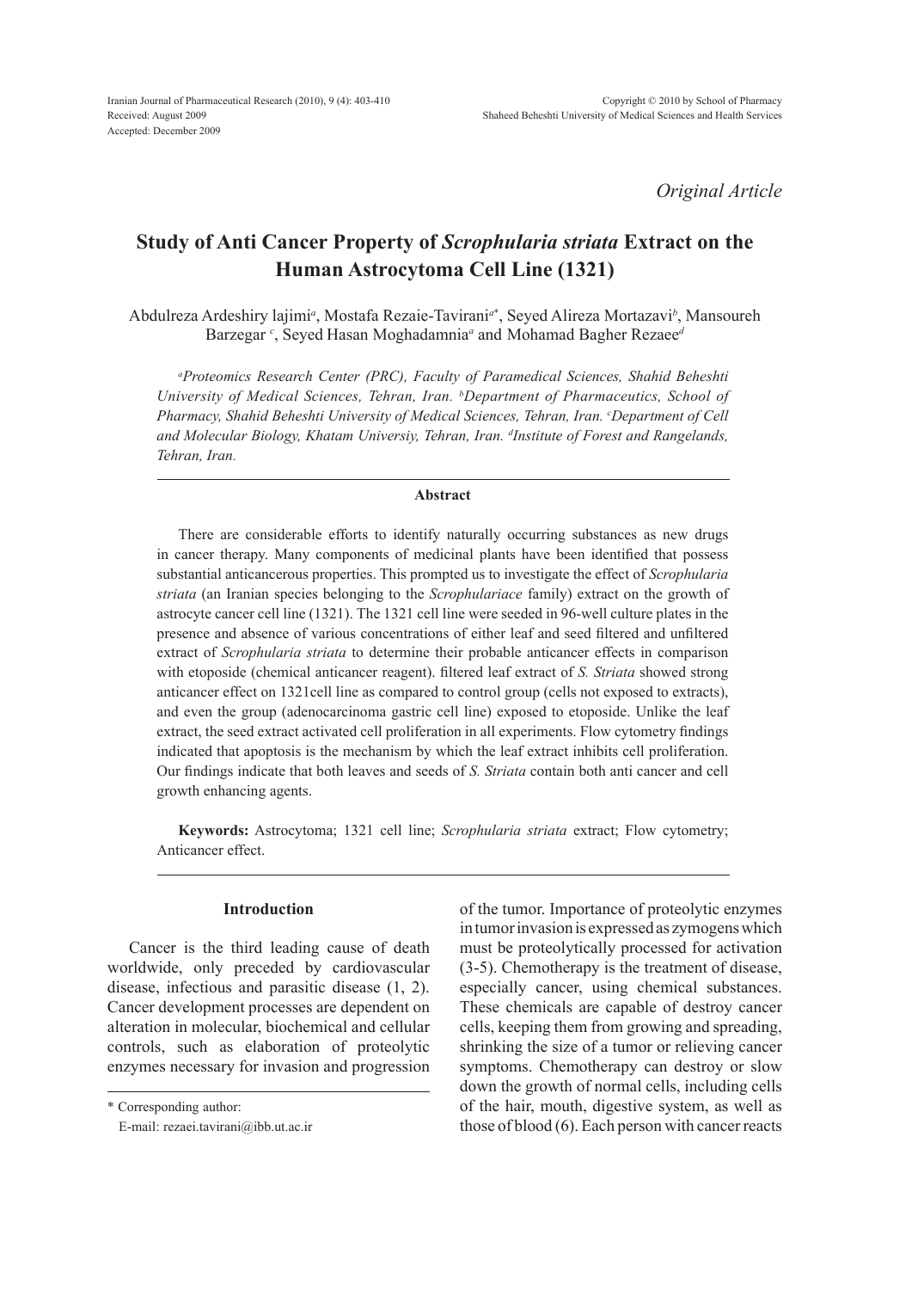differently to chemotherapy and its various side effects (7- 9). Fortunately, doctors now know many ways to reduce and even prevent these side effects. Oncologists are still looking for new anticancer drugs with more potent inhibitory and less side effects (10, 11). Presently, more than 50% of drugs come from one or several natural products of 25,000 plant species and 600 of them have anticancer properties. Natural products have been used by in traditional medicines as a source of remedies for thousands of years, dating back to ancient empires in Persia, Mesopotamia, Egypt, China, Greece, and Rome (12). These traditional medicinal preparation are made by boiling the plant material in water or soaking in alcohol (13, 14). One such preparation is a formula using a diterpene ester from Daphne macronata animal at investigating cytotoxic activity against lung and prostate cancer (15). The *Scrophulariaceae*  is a large angiosperm family, which is widely distributed in deciduous and coniferous forests of central europe, central asia, and north america, especially in the mediterranean area, and is represented by about 3000 species and 220 genera (16). Some species of the family have been used since ancient times in traditional medicines to treat eczema, wounds, goiter, ulcers, cancer and fistulae. Some of them are boiled in milk to prepare a poultice which is applied to the abdomen to remove or reduce abdominal pain, whereas their aqueous extracts have been used as a bath to alleviate rheumatic pains. *Scrophulariaceae* species have been known to be rich in iridoid glycosides, mainly aucubin and catalpol (17). Iridoids represent a large group of cyclopentan-[c]-pyran monoterpenoids occurring as constituents of sympetalous plants including ornamental as well as wild ones. Their structures, properties and biosyntheses have been reviewed (18- 20). They have shown various biological activities such as antimicrobial, antitumoral, hemodynamic, choleretic, hepatoprotective and anti-inflammatory properties (21). There are promising reports of chemoprevention of skin and lung cancer by genipin, an iridoid obtained on hydrolysis of geniposide, a glycoside isolated from the fruits of Genipa americana and Gardenia jasmoindes (22, 23).

Prompted by these reports, we examined, the cytotoxic effect of *Scrophularia striata* on

1321 cell line in order to determine its probable anticancer properties. Furthermore, by studying the effect of this extract on fibroblast cell line, we tried to investigate its probable side effect. Our finding can be used for assessment of *Scrophularia striata* as a new anticancer drug.

#### **Experimental**

## *Materials*

The cell culture medium (DMEM), fetal bovine serum (FBS), penicillin and streptomycin were provided by Gibco BRL (Life Technologies, Paisley, Scotland). Cell lines were obtained from cell bank (Pastuer Institute,Tehran, Iran). 3-(4, 5 dimethyl-thiazol-2-yl)-2, 5-diphenyltetrazolium bromide (MTT), Annexin V-FLOUS staining kit (Cat. No. 11 988 549 001) was obtained from Roche Diagnostics GmbH (Germany).

### *Plant material*

Aerial parts of *Scrophularia striata* were collected from Ilam province during the spring season. These aerial parts of *S. striata*, was exposed to sunlight, washed and put into plastic bags and immediately frozen at -20 °C. The plant material was then freeze-dried.

## *Methods*

## *Extraction of plant components*

The double distilled water (DW) was treated in a GFL system (1204, Germany). 8 mg and 10 mg of leaves and seeds were extracted with 80 mL and 100 mL of water at 65 °C for 1 h, respectively, then filtered through filter paper. The filtrate was then divided into two parts. One part was filtered through a 0.2 μm Milipore membrane filter, and the other one was kept unfiltered for cell cycle growth procedure.

## *Cell culture*

The human astrocytoma cell line (1321) was cultured in the DMEM medium which had been treated with FBS (10%, v/v), streptomycin (100 μg/mL), penicillin (100 U/mL). The cells  $(5 \times 10^3)$  were seeded, in triplicate, into the 96 well plates and incubated at 37 °C under 5% CO2 atmosphere for 24 h. Then, the various concentrations (of leaves and seeds extract 0 as control (without the leaves or seed extract),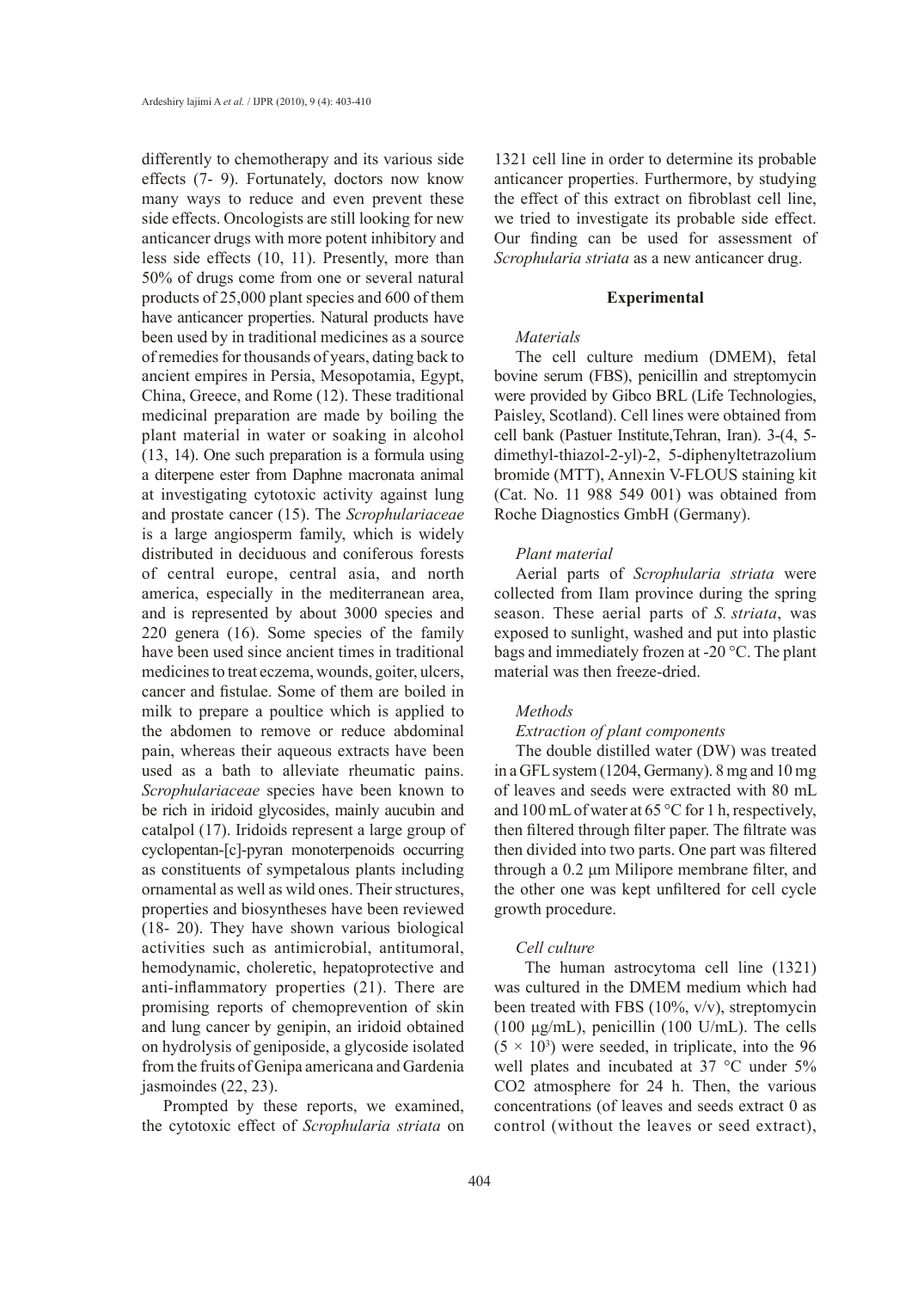**Table 1.** The  $LC_{50}$  values for the data at the Figure 1 in comparison with the data from the effect of etoposide are tabulated in this table.

| $LC_{50}$        | 24h           | 48 h          |
|------------------|---------------|---------------|
| Leaf             | $6 \mu g/mL$  | $9 \mu g/mL$  |
| <b>Etoposide</b> | $75 \mu g/mL$ | $40 \mu g/mL$ |

1, 3, 5, 7, 10 and 20 μg/mL), both of filtered and unfiltered (separated), were added to the cells a day and for incubation periods (24, 48 and 72 h).

#### *Microscopic study*

In order to compare the cell morphology and pattern of cell distribution in the absence (without seed extract) and presence of the extract an inverted microscope (Ceti) was used.

#### *Cell viability*

Cell viability was assessed by using a 3-(4, 5 dimethyl-thiazol-2-yl)-2, 5-diphenyltetrazolium bromide (MTT)-based colorimetric assay. Cells in 96-well plates (5000 cells/well) were exposed to various concentrations of extract substance (0 as control, 1, 3, 5, 7, 10 and 20 μg/mL), then incubated at 37°C under 5% CO2 atmosphere for 3 h. The 30 μL MTT solution (5 mg/mL in phosphate buffered saline) was added and further incubated for 4 h at 37 °C. After aspirating the supernatant from the wells, 100 μL dimethyl sulfoxide (DMSO) were added to dissolve of formazan crystals. Finally, The absorbance of each well was observed at 570-630 nm using an ELISA plate reader.

The percentage of cytotoxicity was calculated using to the following formula:

% Cytotoxicity  $= (1 - \text{mean absorbance of toxicant})$ - treated cells*) ×* 100 Mean absorbance of negative control

 $%$  Viability = 100 -  $%$  Cytotoxicity

## *Flow cytometery analysis*

For flow cytometry analysis, 1321 cells were cultured into 6-well plates at a density of  $1 \times 10^6$ cells in the presence and absence of the cytotoxic agents for 48 h. All floated and adherent cells were harvested and centrifuged at  $200 \times g$  for 10 min. Cell pellet was washed with 1X phosphate buffer saline solution and centrifuged at  $200 \times g$ for 10 min. The cell pellet was then resuspended in 100 µL of Annexin V/FLUOS labeling solution (predilute 20 µL Annexin V/FLUOS labeling reagent in 1 mL incubation buffer and add 20 µL propidium iodide solution), and incubated at 15-25 °C for 10-15 min. It was then employed to analyze the cell population analyzed by flow cytometer (Bio-Rad, USA). Using 10 µM concentration of unfiltered *scrophularia striata*  leaf extract giving 50% cytotoxicity  $(LC_{50})$  was selected to evaluate of apoptosis.  $FL_1$  and  $FL_2$ channels were used for detection of Annexin V/ FLUOS labeling solution, respectively. In this experiment, the cells were aspirated by PBS, and then  $1 \times 10^6$ , 1321 cells were used. The samples were read in a FACS flow cytometer (USA) using 488 nm excitation and a 515 nm bandpass filter for fluorescein detection and a filter  $> 600$ nm for propidium iodide detection. Analyses were performed by the software supplied in the instrument.

#### *Statistical analysi*s

Results were expressed as mean  $\pm$  SD. Mean difference among groups was calculated by oneway and two-way variance analysis and  $p < 0.05$ was considered statistically significant.

## **Results and Discussion**

Viability of 1321 cell line was studied in the presence of various concentrations of *S. Striata* extract at incubation times of 24, 48 and 72 h. Figures 1-2, represent viability of 1321 cell line in the presence of filtered and unfiltered leaf extract of *S. striata*, respectively. There are many evidences that correspond to the existence of differences between pharmacological properties of the leaves and seed of various plants (24-26). The experiment was repeated for seed extract as it was done for the leaf extract (see Figure 3-4). As shown in Figures 1-4, of all used the extracts used, only the filtered leaf extract had no regular cytotoxic effect on the 1321 cell line.  $LC_{50}$ values for the data in Figure 1 in comparison with the data from the effect of etoposide are tabulated in Table 1. There are many references that point to the effect of cytotoxic agents on the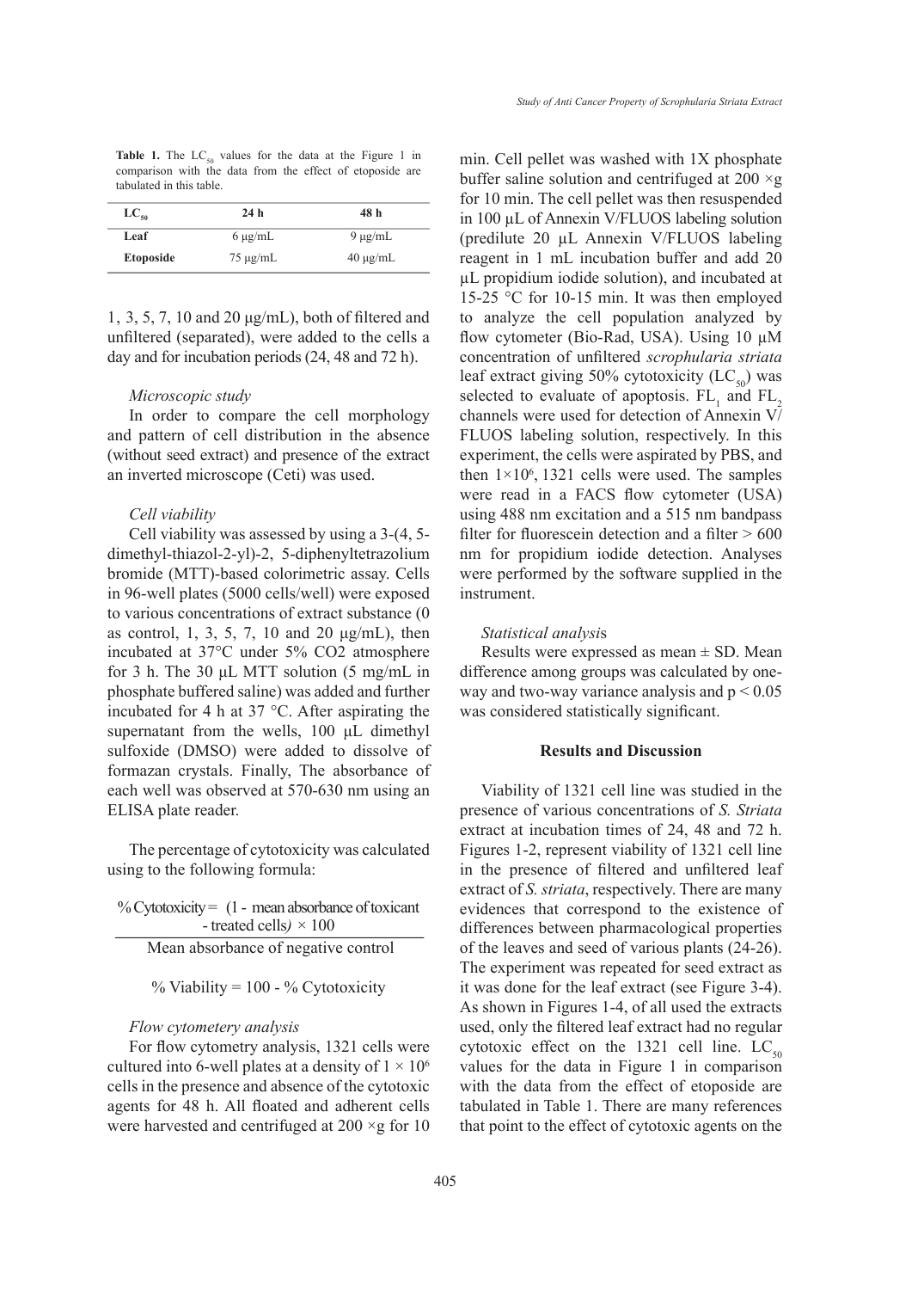

**Figure 1.** Viability percentage of 1321 Cell line in the presence of 0, 1, 3, 5, 7, 10 and 20 μg/mL concentrations of filtered leaf extract at 24, 48 and 72 h incubation times. Results are presented as mean ± SD. Significant levels are *\**p < 0.05; \*\*p < 0.01 and \*\*\*p < 0.001.



**Figure 2.** Viability percentage of 1321 Cell line in the presence of 0, 1, 3, 5, 7, 10 and 20 μg/mL concentrations of unfiltered leaf extract at 24, 48 and 72 h incubation times. Results are presented as mean ± SD. Significant levels are *\**p < 0.05; \*\*p < 0.01 and \*\*\*p < 0.001.



**Figure 3.** Viability percentage of 1321 Cell line in the presence of 0, 1, 3, 5, 7, 10 and 20 μg/mL concentrations of filtered seed extract at 24, 48 and 72 h incubation times. Results are presented as mean ± SD. Significant levels are *\**p < 0.05; \*\*p < 0.01 and \*\*\*p < 0.001.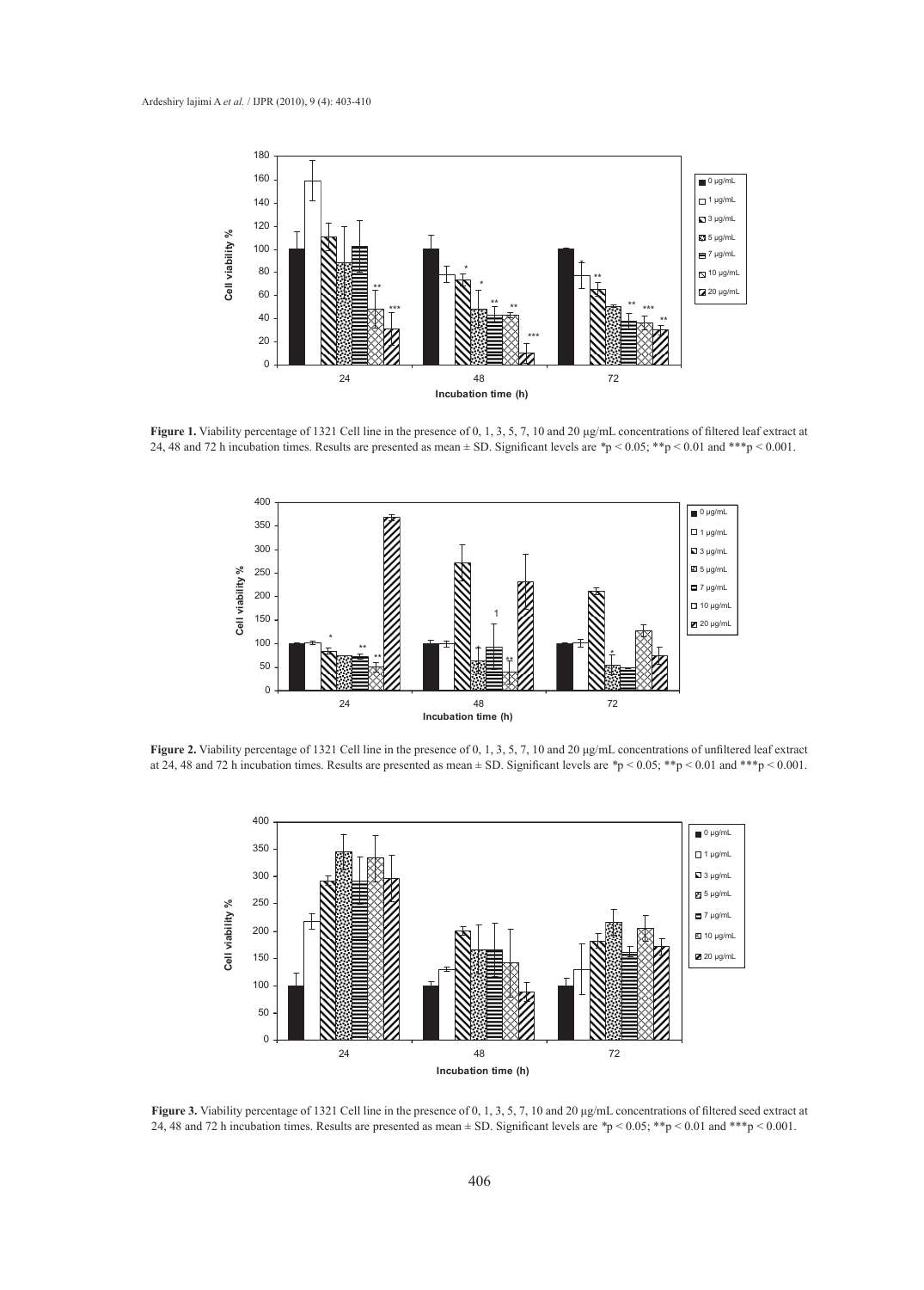**Table 2.** Apoptotic index of the 1321 cancer cells treated with filtered leaf extract (9 μg/mL) for incubation time (48 h) in comparison with the control cells.

| Time of incubation | Necrotic cells | Living cells | Apoptotic cells |
|--------------------|----------------|--------------|-----------------|
| 48 h (control)     | 0.002          | 0.989        | 0.009           |
| 48 h               | 27.56          | 6.41         | 65.93           |

cell morphology and proliferation pattern (28- 30); so, the cytotoxicity effect of 5.5 µg/mL concentration  $(LC_{50}$  concentration) of filtered leaf extract was studied morphologically by microscopic method (see Figure 5), and cell death mechanism was studied by flow cytometric method (Figure 6). The amounts of cells that died by apoptosis and necrosis are tabulated in Table 2. To study the side effects of the filtered leaf extract on normal cells, the inhibitory property of 5.5 µg/mL concentration of extract was examined on human fibroblast cells (Figure 7).

An effective anticancer drug usually inhibits cell proliferation at a certain dose and also incubation times (31-32). As shown in Figures 1-4, only the filtered leaf extract of *S. striata*  inhibited 1321 cell line proliferation. The seed extract had no cytotoxic effect, caused evokes cell proliferation (Figures 3, 4). These properties of leaf and seed extract of *S. striata* are similar to those of *S. deserti* (6, 33). The inhibitory effect of unfiltered leaf extract is accompanied by its stimulatory property (Figure 2). From Figure 2, it may be concluded that the stimulatory property of unfiltered leaf extract decreases with increasing incubation times. Yasunori *et al*. have reported that the presence of two substances with different effects in some parts of certain plants (34). Since the stimulatory effect of the leaf extract was eliminated by filtration, it can be concluded that the two different effects of the extract are attributable to two different substances. As the filter used for filtering the leaf extract was a 0.2 µm Milipore membrane filter, the inhibitor molecule must have a diameter less than 0.2 µm and the simulator agent a diameter greater than 0.2 µm. As shown in Figures 3 and 4, filtration had no effect on bringing about cell proliferation. Therefore, unlike the leaf extract, the stimulatory factor in seed is not similar to that in the leaf (the stimulatory factor in leaf was eliminated by filtration; but the factor in the seed was not).  $LC_{50}$  parameter is defined as

the concentration of a chemical that attenuates cell survival to %50. It is a useful parameter for quantification of the drug effect on the cell survival (35). The  $LC_{50}$  values of filtered leaf extract on 1321 cell line are compared with the  $LC_{50}$  values of etoposide (36) and tabulated in Table 1. Their finding indicates that the extract is a potent anticancer reagent. For better understanding of the effect of filtered leaf extract on the 1321 cell line, the microscopic images of cells (Figure 5) are studied. As it is illustrated in Figure 5, the finding indicates that many cancer cells are dead and undergo granulation compared to the normal human fibroblast cell line. To achieve more complementary evidence, the flow cytometry experiment was performed. The 1321 cell line was treated with the filtered leaf extract consistent with  $LC_{50}$  value (9 µg/mL concentration of extract at 48 h incubation time). As shown in Figure 6, presence of extract induces apoptosis; so a major fraction of the cells that are Annexin V/FLOUS(+)/PI(-) [LR] are located in the lower right part of Figure 6 (b). Flow cytometry findings reveal that apoptosis is the main mechanism by which the extract brings about cell death. The calculated percentages of apoptotic and necrotic cells following treatment of 1321 cell line and control cells with unfiltered leaf extract are tabulated in Table 2 where it is shown that 66% of the cells undergo apoptosis in the presence of the extract. Since the magnitude of the side effect is a very important factor in chemotherapy (37), the cytotoxic effect of the filtered leaf extract on normal cells (human fibroblast cell) was assessed. Our finding (Figure 7) indicates that the extract does bring about fibroblast cell proliferation.

In conclusion, it could be said that this finding demonstrated that *S. striata* extract affected cellular proliferation phenomena. In addition, leaf extract can inhibit 1321 cell line proliferation, so it can be used as an anti cancer drug with specific concentration. However, further investigations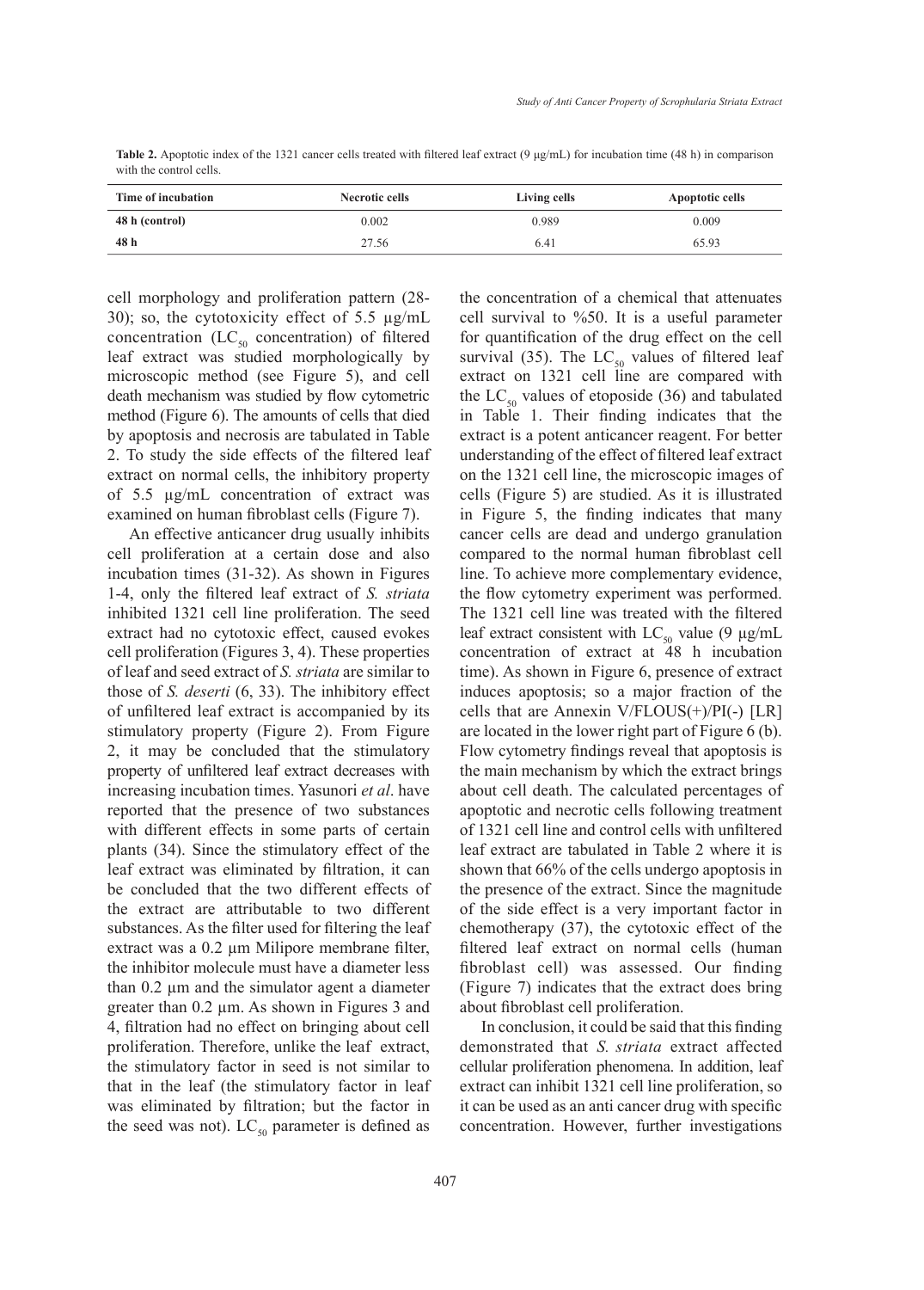

**Figure 4.** Viability percentage of 1321 Cell line in the presence of 0, 1, 3, 5, 7, 10 and 20 μg/mL concentrations of unfiltered seed extract at 24, 48 and 72 h incubation times. Results are presented as mean  $\pm$  SD. Significant levels are  $\gamma$   $> 0.05$ ; \*\*p  $< 0.01$  and \*\*\*p  $< 0.001$ .



**Figure 5.** Microscopic view of 1321 cell line in the absence and presence of  $LC_{50}$  concentration of filtered leaf extract at 48 h incubation time.



the presence of LC<sub>50</sub> concentration of filtered leaf extract) after incubation for 48 h. The cells were harvested, stained with Annexin V/ **Figure 6.** A flow cytometry scheme in evaluation of: (**a)** Control group (the cells in the absence of extract) (**b)** Sample cells (the cells in FLUOS (FL-I) and propidium iodide (PI, FL-2) and analyzed by flow cytometry. Four populations are resolved. Living cells or Annexin-V/FLUOS (-) /PI (-) [LL] are seen in the lower left quadrant. Cells that are Annexin V/FLUOS (+)/PI (-) [LR] are apoptotic (lower right). The cell population with Annexin V/FLUOS (+)/PI (+) [UR] has been described as necrotic or advanced apoptotic (upper right) and Annexin V/FLUOS (-)/PI (+) [UL] may be bare nucle cells in late necrosis, or cellular debris (upper left).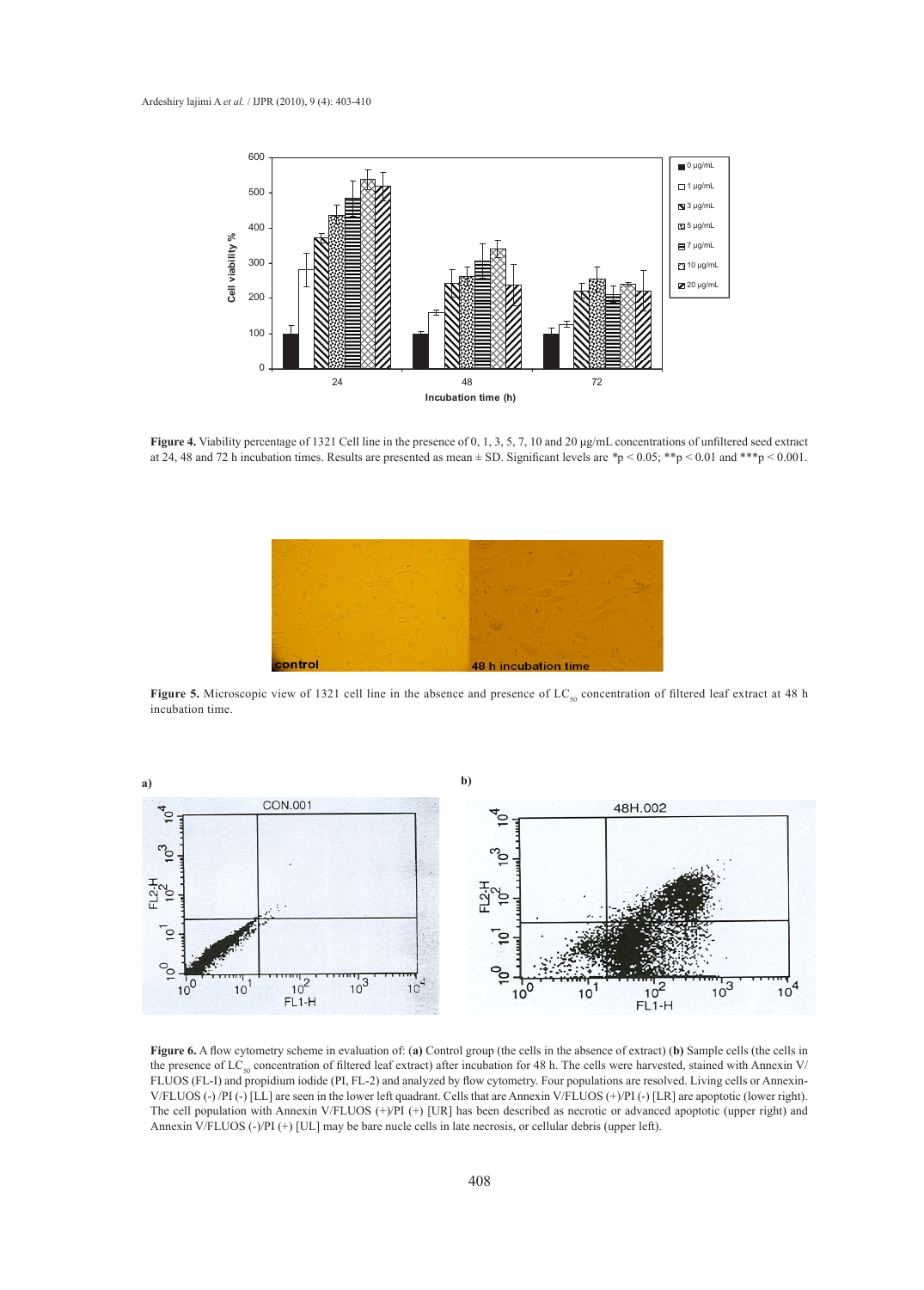

**Figure 7.** Viability percentage of Fibroblast cell line in the presence of 0, 1, 3, 5, 7, 10 and 20  $\mu$ g/mL concentrations of filtered leaf extract at 24, 48 and 72 h incubation times. Results are presented as mean  $\pm$  SD. Significant levels are  $*p < 0.05$ ; \*\*p < 0.01 and  $***p < 0.001$ .

are to be needed to explore the molecular basis of this procedure. Besides, it is required to examine for other mechanisms, which are likely to be involved in growth inhibition of 1321 cells by *S. Striata***.**

### **References**

- Saetung A, Ithart A, Dechsukum C, Wattanapiromsakul (1) W, Keawpradub N and Ratansuwan P. Cytotoxic activity of Thai medicinal plant for cancer treatment. *Sougklanakarin J. Sci. Technol*. (2005) 27: 469-478.
- Hassan SA, Ahmed WA, Galeb FM, El-Taweel (2) MA and Abu-Bedair FA. *In-vitro* challenge using thymoquimone on hepato cellalar carcino (Hep G2) cell time. *Iranian J. Pharm. Res.* (2008) 7: 283-290.
- Ranalli P. *Improvement of Crop Plants for Industrial*  (3) *End Uses.* C.R.A.-ISCI, Italy (2007) 471-507.
- (4) Gralla RJ. Understanding and managing chemotherapy side effects. *Cancer Care® Help and Hope*. (2005) Available from: URL://www.cancercare.org.
- Philip CS, Monigue SJS, Sampson J, Houghton PJ and (5) Grice P. Wound healing activity of acylated iridoid glycoside from *Scrophularia nodosa*. *Phytotherapy Res.* (2002)16: 33-35.
- Ahmed B, Al-Rehaily AJ, Al-Howiriny TA, El-Sayed (6)  $KA$  and Ahmed MS. Scopholiosid- $D_2$  and harpagoside-B, two new iridoid glycosides from *Scrophularia deserti* and their antidiabetic and antiflammatory activity. *Biol. Pharm. Bull.* (2003) 26: 462-467.
- Abdullaev F and Frenkel GD. The effect of saffron (7) on intracellular DNA, RNA and protein synthesis in malignant and non-malignant human cells. *Biofactors* (1992) 3: 201-4.
- Figueroa-Hernández1 JL, Fernández-Saavedra G, (8) Cortez CC, Delgado ÁJ, Espitia JLF and Chaverri JP. Natural products and plant extracts used in the treatment of cancer. *Proc. West Pharmacol. Soc.* (2004) 49: 14-18.
- (9) Vines G. Herbal harvests with a future: towards sustainable sources for medicinal plants. *Plantlife International*. (2004). Available from: URL:// www. plantlife.org.uk
- $(10)$  Fabricant DS and Farnsworth NR. The value of plants used in traditional medicine for drug discovery. *Environmental Health Perspectives* (2001) 109: 69-75.
- (11) Gupta M, Mazumder UK, Haddar PK, Kandar CC, Manikandan L and Senthil GP. Anticancer activity of *Indigofera aspalathoides* and *Wedelia calendulaceae* in Swiss albino mice. *Iranian J. Pharm. Res.* (2007) 6: 141-145.
- (12) Cragg GM and Newman DJ. Plants as a source of anticancer agents. *J. Ethnopharmacol*. (2005) 100: 72-79.
- Yoshida M, Feng W, Saijo N and Ikekawa T. Antitumor (13) activity of daphnane-type diterpene gnidimacrin isolated from *Sellera chamaejasme* L. *Int. J. Cancer* (1996) 66: 268-273.
- Fouche G, Khorombi E, Kolesnikova N, Maharaj (14) VJ, Nthambeleni R and Merwe M. Investigation of south African plants for anticancer properties. *Pharmacologyonline* (2006) 3: 494-500.
- $(15)$  Sadeghi H and Yazdanparast R. Anti-tumor activity and cell cycle arrest of a new diterpene ester from *Daphne mucronata* using k562 cells. *Iran. Biomed. J*. (2003) 7: 123-131.
- (16) Richman AD, Broothaerts W and Kohn JR. Selfincompatibility rnases from three plant families homology or convergence? *Am. J. Botany.* (1997) 84: 912-917.